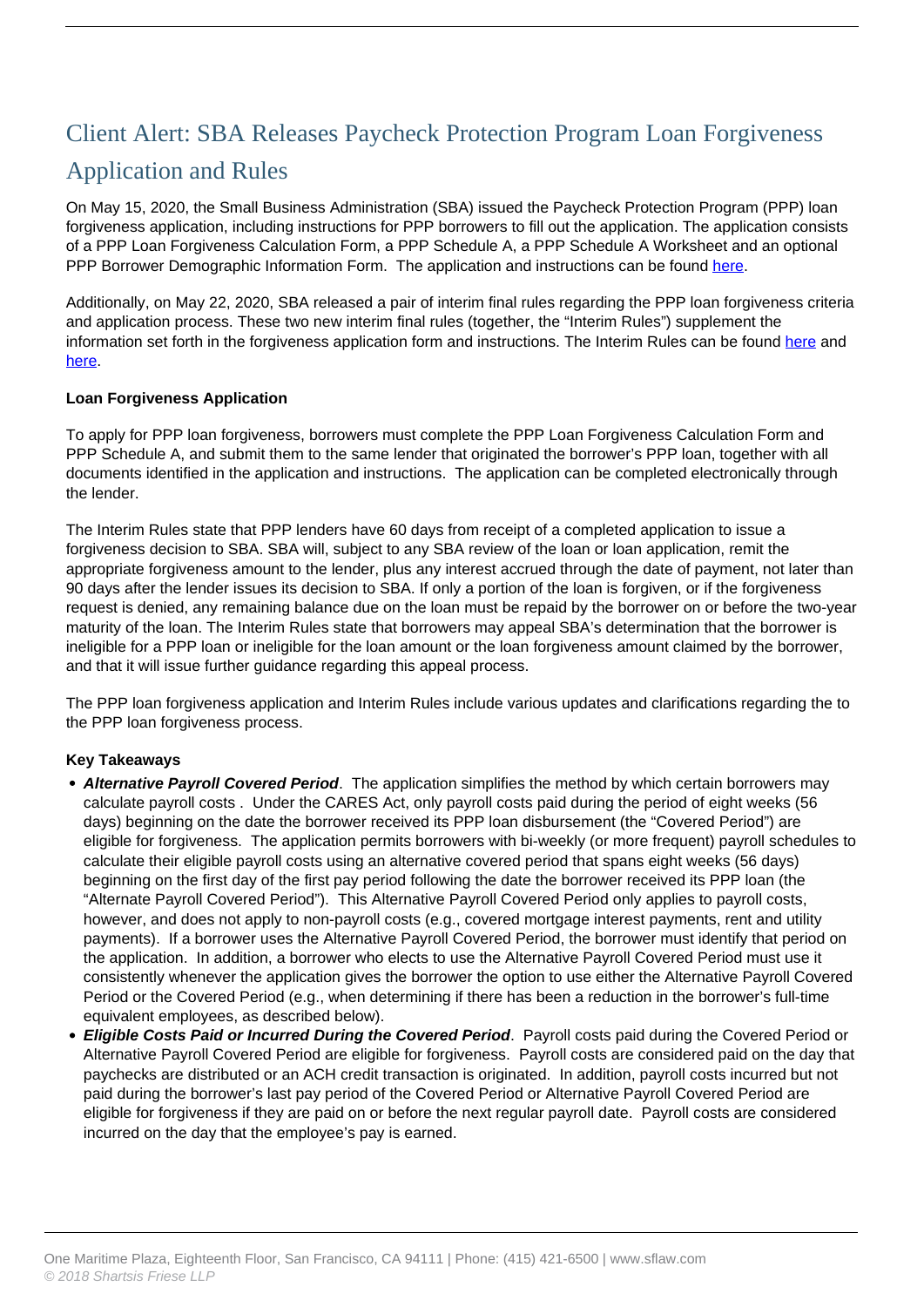Similarly, eligible non-payroll costs may either be paid during the Covered Period or incurred during the Covered Period and paid on or before the next regular billing date, even if the billing date is after the Covered Period. Borrowers may not double count payroll costs and non-payroll costs that were both paid and incurred during the Covered Period or Alternative Payroll Covered Period.

The Interim Rules clarify that the "paid" and "incurred" rules are intended to allow borrowers to include non-payroll costs that were incurred over a period of more than 8 weeks (e.g., prior covered mortgage interest payments, rent and utility payments), subject to SBA's requirement that no more than 25% of the forgiven amount of a PPP loan may be used to pay non-payroll costs.

- **Leases of Personal Property and Utility Payments** The CARES Act provides that rent obligations under leasing agreements in force before February 15, 2020 are eligible for forgiveness. The application clarifies that this includes payments pursuant to lease agreements for personal property, in addition to leases agreements for real property. The application also specifies that covered utility payments are business payments for a service for the distribution of electricity, gas, water, transportation, telephone or internet access.
- **Bonuses, Hazard Pay, and Payments to Furloughed Workers Eligible for Forgiveness**. The Interim Rules state that special hazard pay and bonuses paid to employees during the applicable covered period are "Payroll Costs" and thus may be eligible for forgiveness (subject to the overall annualized compensation cap of \$100,000 per employee). The Interim Rules do not specify whether there needs to be any particular reason or reason at all for payment of such bonuses or hazard pay. Moreover, the Interim Rules state that if a borrower pays furloughed employees their salary, wages, or commissions during the applicable covered period, those payments are eligible for forgiveness even if those employees are not able to perform their day-to-day duties, whether due to lack of economic demand or public health considerations (subject to the overall annualized compensation cap of \$100,000 per employee).
- **Forgiveness Caps on Owner-Employees, Self-Employed Individuals and General Partners**. The amount of loan forgiveness requested for owner-employees and self-employed individuals' payroll compensation can be no more than the lesser of 8/52 of 2019 compensation (i.e., approximately 15.38 percent of 2019 compensation) or \$15,385 per individual in total across all businesses.<sup>[1]</sup> However, unlike self-employed individuals and general partners, owner-employees (e.g., C-corp and S-corp shareholders) can count retirement plan expenses and health plan expenses in their payroll costs.
- **Determining Full-Time Equivalent Employees**. The CARES Act provides that a borrower's PPP loan forgiveness amount must be reduced due to a reduction in full-time equivalent employees (FTEs), but does not define how the number of FTEs will be calculated. The application clarifies that a borrower's FTEs are calculated using the average number of hours paid to each employee per week, divided by 40 (rounded to the nearest tenth), with the maximum for each employee capped at 1.0. The application permits borrowers to elect a simplified method that assigns a 1.0 for each employee who works 40 hours or more per week and 0.5 for each employee who works fewer hours per week.
- **Calculation of Reductions Based on Reductions in Compensation**. The application provides a worksheet for calculating reductions to the amount to be forgiven based on reductions in employee compensation. The application clarifies that reductions to compensation will be measured by comparing the average annual salary or hourly wage of each employee during the Covered Period or Alternative Payroll Covered Period to that employee's average annual salary or hourly wage between January 1, 2020, and March 31, 2020.

In addition, the application clarifies that in determining a borrower's forgivable loan amount, salary and hourly wage reductions are applied first, before applying any reduction based on reductions in FTE. Also, to ensure that borrowers are not doubly penalized, the Interim Rules state that the salary/wage reduction applies only to the portion of the decline in employee salary and wages that is not attributable to the FTE reduction. For example, if an hourly employee's hours are reduced during the applicable covered period but his/her hourly wage is not reduced during the same period, the only reduction that would apply would be the FTE reduction.

**Exceptions from FTE Reductions**. In determining whether a borrower's forgiveness amount will be reduced by any reduction in FTEs, the termination or reduction in hours of an employee under the following circumstances will not be included: (1) the borrower made a good-faith, written offer to rehire the employee during the Covered Period or the Alternative Payroll Covered Period, which was rejected by the employee; or (2) during the Covered Period or the Alternative Payroll Covered Period the employee (a) was fired for cause, (b) voluntarily resigned, or (c) voluntarily requested and received a reduction of the employee's hours. If a borrower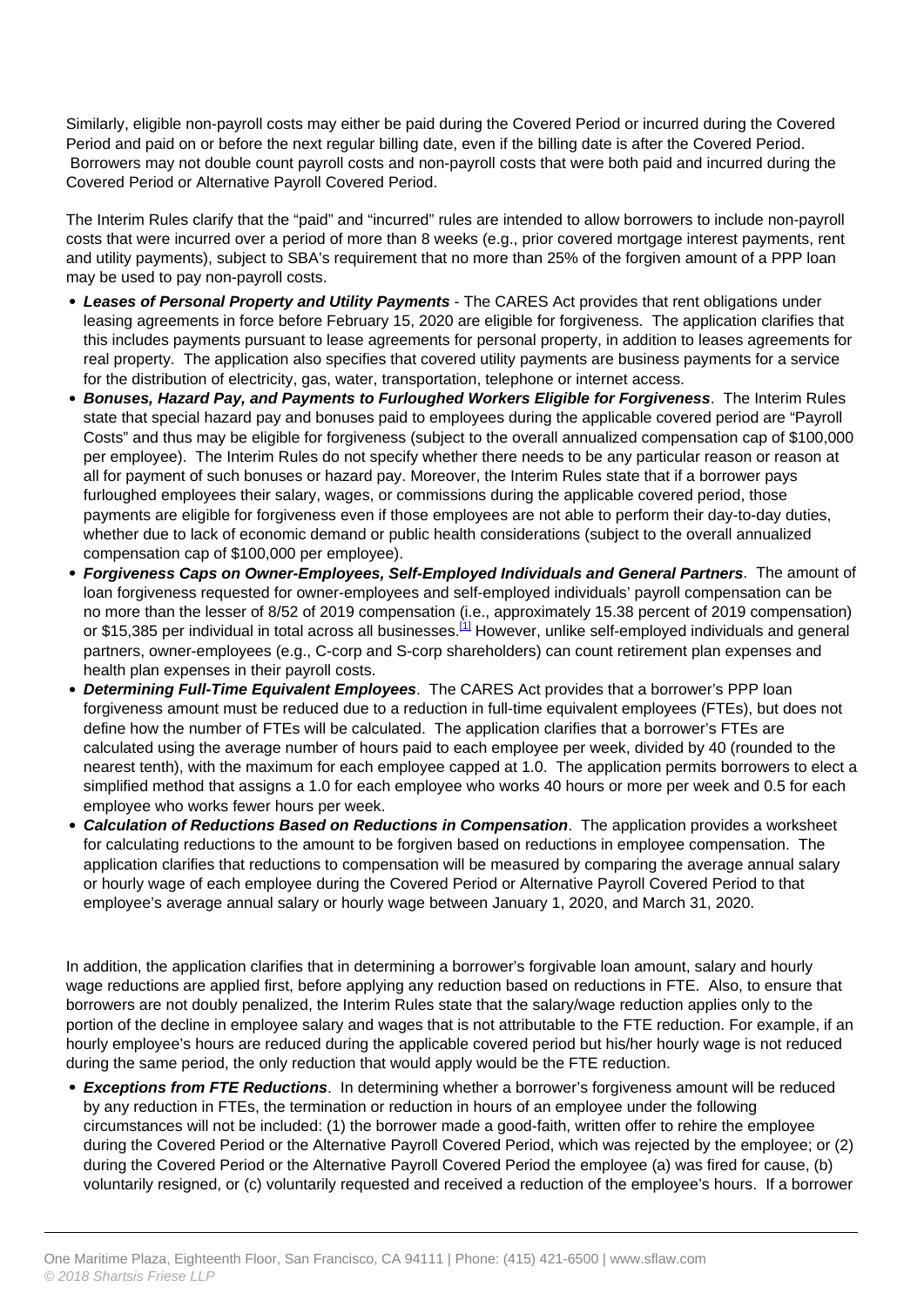intends to rely on either of these exceptions, it should carefully document the facts on which it is relying and maintain such documentation for at least 6 years, as described below.

Additionally, to qualify for the FTE exception, a borrower whose re-employment offer is rejected must inform the applicable state unemployment insurance office of such employee's rejected offer within 30 days of such rejection. In a footnote, the Interim Rules state that further information regarding how borrowers will report information concerning rejected rehire offers to state unemployment insurance offices will be provided on SBA's website.

The application also clarifies that the borrower is not required to complete the proportionate reduction calculation if it has not reduced the number of its employees or the average paid hours of its employees between January 1, 2020 and the end of the Covered Period.

**Loan Forgiveness Amount**. The application provides that a borrower's loan forgiveness amount will equal the lowest of (1) the PPP loan amount, (2) the borrower's payroll costs during the Covered Period or Alternative Payroll Covered Period divided by 0.75, or (3) the borrower's aggregate eligible costs (payroll costs, business mortgage interest payments, lease payments and utility payments) reduced by any wage reduction and any proportionate reduction based on FTE reduction. The second alternative (the borrower's payroll costs divided by 0.75) is not included in the CARES Act, but is intended to implement SBA's requirement that no more than 25% of the forgiven amount of a PPP loan may be used to pay non-payroll costs.

This provision creates some ambiguity, because limiting the maximum loan forgiveness amount to the amount of the PPP loan makes it unclear whether interest that has accrued on a PPP loan will be forgiven. SBA had previously indicated that interest would be eligible for forgiveness, but the application makes this ambiguous again.

- **Certifications**. The application requires each borrower to confirm whether or not its PPP loan (together with any PPP loans received by its affiliates, if applicable) exceeds \$2 million. In addition, the borrower must certify certain facts, including that the amount for which forgiveness is requested was used to pay eligible costs and has been accurately calculated, that the borrower has submitted documents verifying those costs, that the information in the application is true and correct in all material respects, and that the tax documents submitted with the application are consistent with those that the borrower has or will submit to the IRS or a state tax or workforce agency. In addition, the borrower must acknowledge and agree that SBA may request additional information for purposes of evaluating the borrower's eligibility for the PPP loan and for forgiveness of the loan amount, and that the borrower's failure to provide information requested by SBA may result in a determination that the borrower was ineligible for the PPP loan or the denial of the application for loan forgiveness.
- **Record Retention**. The application requires borrowers to maintain certain records that are not required to be submitted with the application, including documentation supporting employee compensation information in the worksheets to the application for forgiveness, documentation regarding job offers, refusals, firings for cause, voluntary resignations and written request by employees for work schedule, and documentation supporting the FTE reduction safe harbors. Such records must be retained for at least 6 years.
- **SBA Review of PPP Loans**. The Interim Rules state that SBA is authorized to review (a) borrower eligibility, (b) loan amounts and use of proceeds, and (c) forgiveness amounts. The Interim Rules also state that SBA may undertake a review of a PPP loan of any size at any time in SBA's discretion.

## **Additional Resources**

For additional background on small business loans available under the CARES Act, including PPP loans, please see our Client Alert on Small Business Loans under the CARES Act, available here. For additional background on SBA's guidance with respect to PPP loans, please see our Client Alerts on SBA Updates to PPP loans here, here, here and here. Due to the recent adoption of the CARES Act, interpretation of some of its provisions is uncertain, and it is subject to additional clarification and interpretation by Treasury, IRS, SBA and other federal regulatory agencies.

<sup>[1]</sup> General partners are capped by the amount of their 2019 net earnings from self-employment (reduced by